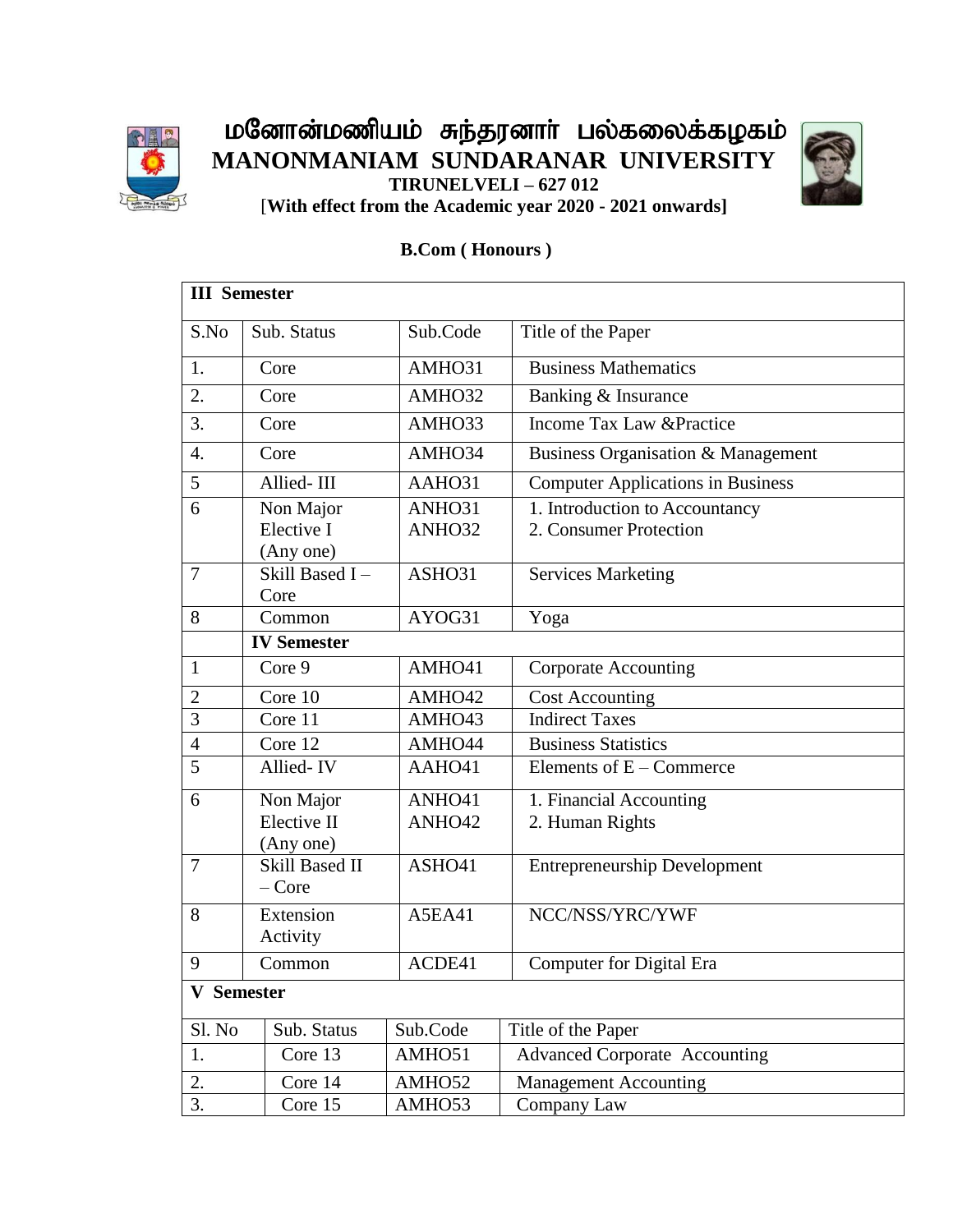| $\overline{4}$ .   | Core 16          | AMHO54             | Application of Tally in Accounting                            |
|--------------------|------------------|--------------------|---------------------------------------------------------------|
| 5                  | Major            | AEHO51             | 1. Security Analysis & Portfolio Management                   |
|                    | Elective I       | AEHO52             | 2. Operations Research                                        |
|                    | (Any             | AEHO53             | 3. Strategic Management                                       |
|                    | one)             |                    |                                                               |
| 6                  | Skill            | ACSB51             | <b>Personality Development</b>                                |
|                    | <b>Based III</b> | ACSB52             | <b>Effective Communication</b><br>$\mathcal{D}_{\mathcal{L}}$ |
|                    | Common           | ACSB <sub>53</sub> | 3. Youth Leadership                                           |
| <b>VI Semester</b> |                  |                    |                                                               |
|                    | Core 17          | AMHO61             | <b>Financial Management</b>                                   |
| $\overline{2}$     | Core 18          | AMHO62             | Corporate Tax Planning                                        |
| 3                  | Core 19          | AMHO63             | Auditing & Corporate Governance                               |
| $\overline{4}$     | Core 20          | AMHO64             | <b>International Business</b>                                 |
| 5                  | Major            | AEHO61             | 1. Company Organisation and Secretarial                       |
|                    | Elective II      | AEHO62             | Practice                                                      |
|                    | (Any one)        | AEHO63             | 2. Retail Management                                          |
|                    |                  |                    | 3. Customer Relationship Management                           |
| 6                  | Core             | AMHO6P             | Major Project                                                 |
|                    |                  |                    |                                                               |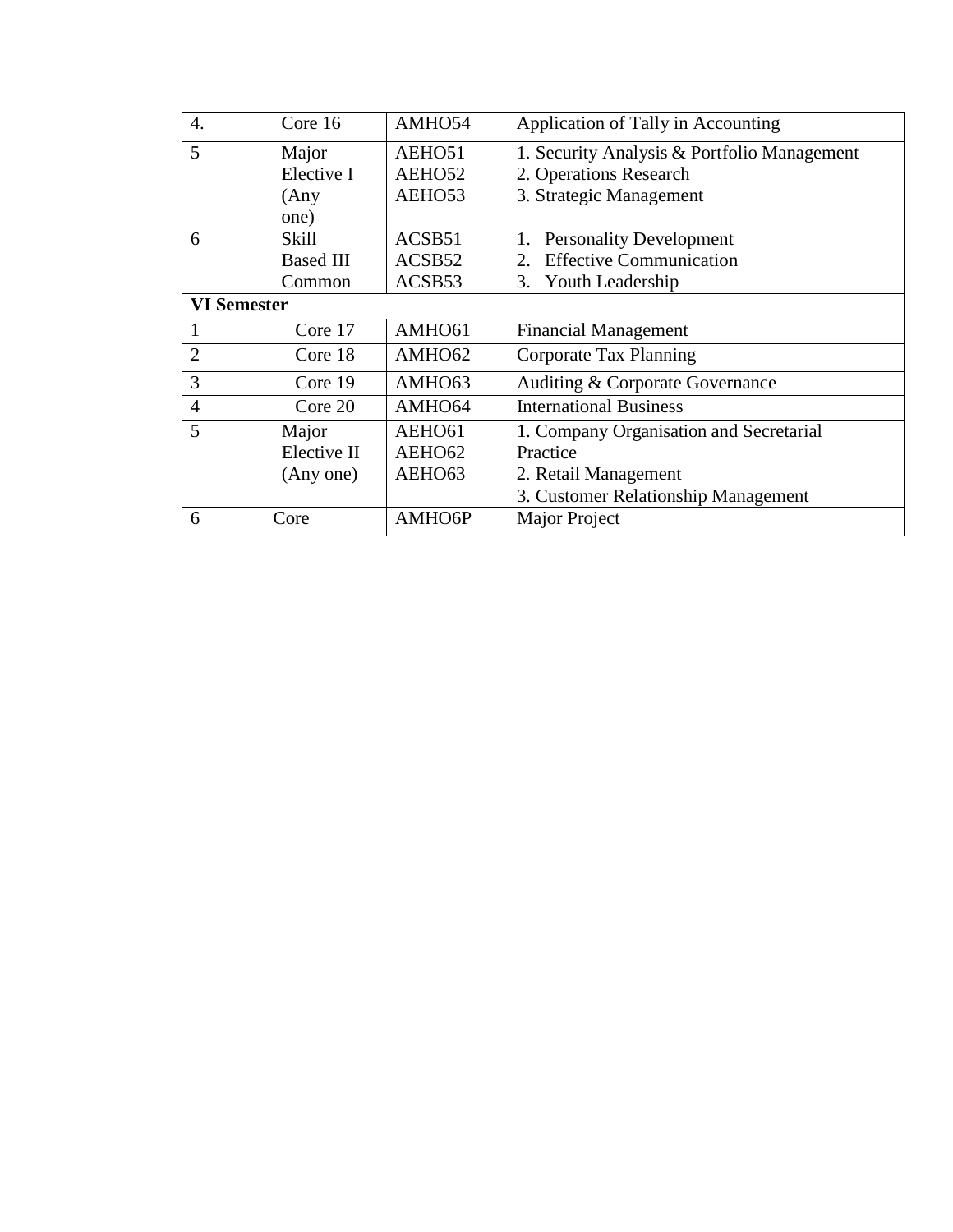| л<br>ı |
|--------|
|--------|

| <b>III</b> Semester |                                  |               |                                          |  |
|---------------------|----------------------------------|---------------|------------------------------------------|--|
| S.No                | Sub. Status                      | Sub.Code      | Title of the Paper                       |  |
| 1.                  | Core                             | AMCO31        | <b>Advanced Financial Accounting-I</b>   |  |
| $\overline{2}$ .    | Core                             | AMCO32        | <b>Business Statistics</b>               |  |
| 3.                  | Core                             | AMCO33        | Banking                                  |  |
| 4.                  | Core                             | AMCO34        | Human Resource Management                |  |
| 5                   | Allied-III                       | AACO31        | Company Organisation                     |  |
| 6                   | Non Major                        | ANCO31        | 1. Introduction to Accountancy           |  |
|                     | Elective I                       | ANCO32        | 2. Consumer Awareness                    |  |
|                     | (Any one)                        |               |                                          |  |
| $\overline{7}$      | Skill Based I-                   | ASCO31        | <b>Business Communication</b>            |  |
| 8                   | Core<br>Common                   | AYOG31        |                                          |  |
|                     |                                  |               | Yoga                                     |  |
|                     | <b>IV Semester</b>               |               |                                          |  |
| $\mathbf{1}$        | Core                             | AMCO41        | Advanced Financial Accounting - II       |  |
| $\overline{2}$      | Core                             | AMCO42        | <b>Business Mathematics</b>              |  |
| 3                   | Core                             | AMCO43        | Capital Market                           |  |
| $\overline{4}$      | Core                             | AMCO44        | Import & Export<br>Procedures            |  |
| 5                   | Allied-IV                        | AACO41        | <b>Computer Applications in Business</b> |  |
| 6                   | Non Major                        | ANCO41        | 1. Financial Accounting                  |  |
|                     | Elective II                      | ANCO42        | 2. Human Rights                          |  |
|                     | (Any one)                        |               |                                          |  |
| $\overline{7}$      | <b>Skill Based II</b><br>$-Core$ | ASCO41        | <b>Entrepreneurship Development</b>      |  |
|                     | Extension                        | <b>A5EA41</b> | NCC/NSS/YRC/YWF                          |  |
|                     | Activity                         |               |                                          |  |
|                     | Common                           | ACDE41        | <b>Computer for Digital Era</b>          |  |
| <b>V</b> Semester   |                                  |               |                                          |  |
| Sl. No              | Sub. Status                      | Sub.Code      | Title of the Paper                       |  |
| 1.                  | Core                             | AMCO51        | Corporate Accounting - I                 |  |
| 2.                  | Core                             | AMCO52        | <b>Cost Accounting</b>                   |  |
| 3.                  | Core                             | AMCO53        | <b>Business Law</b>                      |  |
| 4.                  | Core                             | AMCO54        | <b>Research Methodology</b>              |  |
| 5                   | Major                            | AECO51        | 1. Income Tax Law & Practice - I         |  |
|                     | Elective I                       | AECO52        | 2. Application of Tally in Accounting    |  |
|                     | (Any one)                        | AECO53        | 3. Logistic Management                   |  |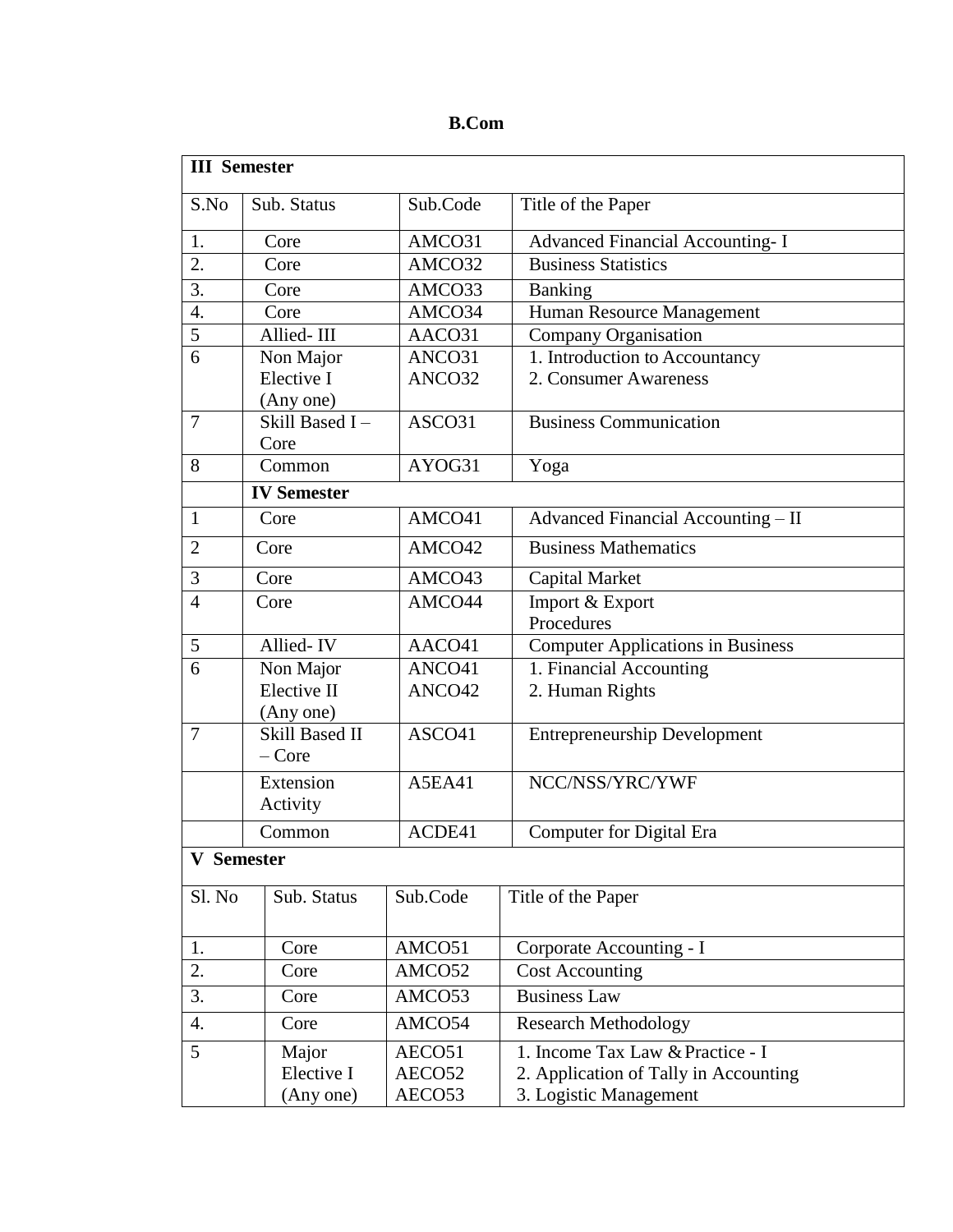| 6              |                    | Skill            | ACSB <sub>51</sub> | Personality Development/          |
|----------------|--------------------|------------------|--------------------|-----------------------------------|
|                |                    | <b>Based III</b> | ACSB52             | <b>Effective Communication/</b>   |
|                |                    | Common           | ACSB53             | Youth Leadership                  |
|                | <b>VI Semester</b> |                  |                    |                                   |
|                |                    | Core             | AMCO61             | Corporate Accounting – II         |
| 2              |                    | Core             | AMCO62             | <b>Management Accounting</b>      |
| 3              |                    | Core             | AMCO <sub>63</sub> | <b>Industrial Law</b>             |
| $\overline{4}$ |                    | Core             | AMCO64             | Auditing                          |
| 5              |                    | Major            | AECO <sub>61</sub> | 1. Income Tax Law & Practice - II |
|                |                    | Elective II      | AECO <sub>62</sub> | 2. Retail Management              |
|                |                    | (Any one)        | AECO <sub>63</sub> | 3. Values & Ethics for Business   |
| 6              |                    | Core             | AMCO6P             | Major Project                     |
|                |                    |                  |                    |                                   |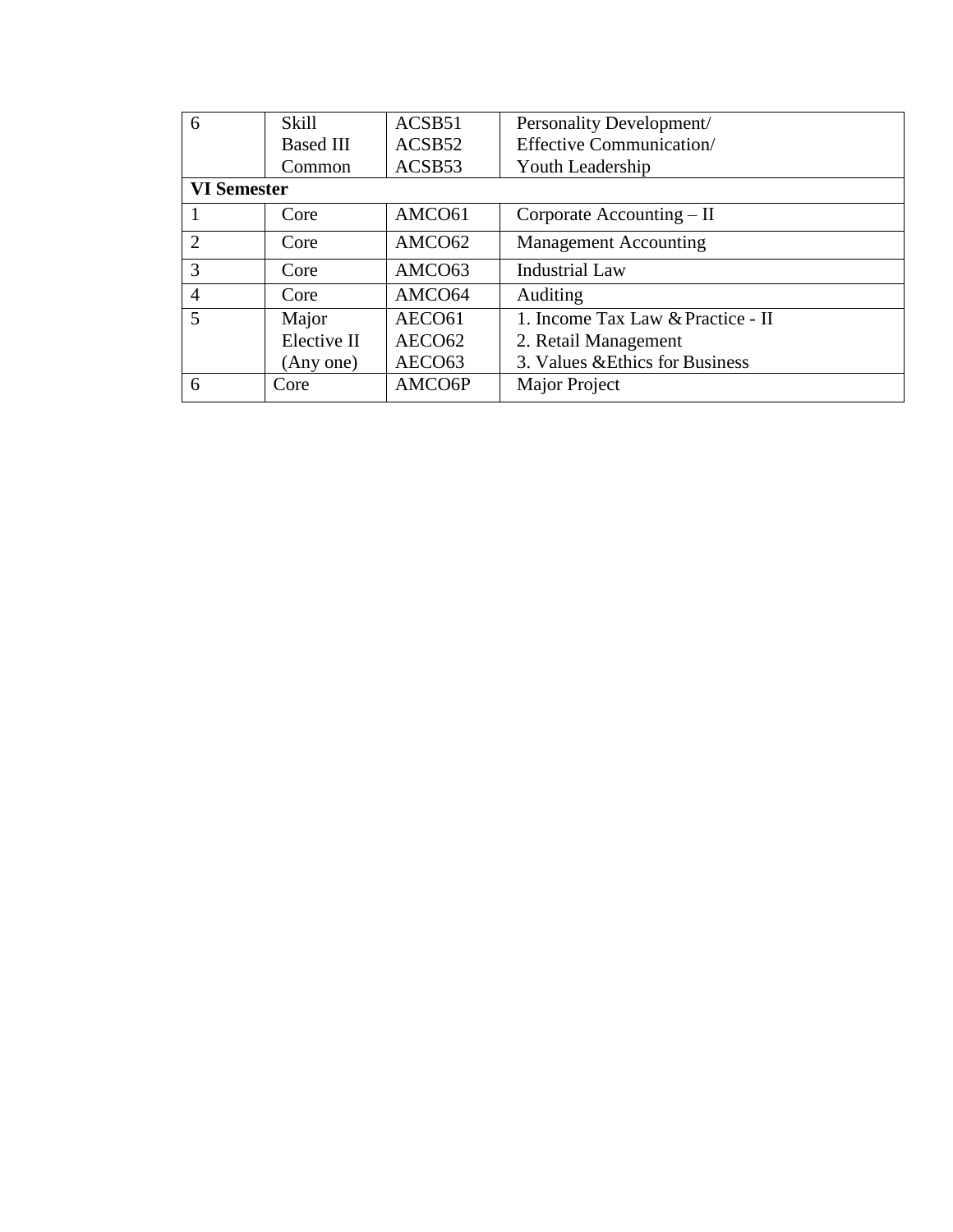| <b>III</b> Semester  |                                  |          |                                       |  |  |
|----------------------|----------------------------------|----------|---------------------------------------|--|--|
| S.No                 | Sub. Status                      | Sub.Code | Title of the Paper                    |  |  |
| 1.                   | Core 5                           | AMCO31   | Advanced Financial Accounting-I       |  |  |
| $\overline{2}$ .     | Core 6                           | AMCO32   | <b>Business Statistics</b>            |  |  |
| 3.                   | Core 7                           | AMCO33   | <b>Banking</b>                        |  |  |
| $\overline{4}$ .     | Core 8                           | AMCO34   | Human Resource Management             |  |  |
| 5                    | Allied-III                       | AACR31   | <b>Company Secretarial Practice</b>   |  |  |
| 6                    | Non Major                        | ANCO31   | 1. Introduction to Accountancy        |  |  |
|                      | Elective I                       | ANCO32   | 2. Consumer Awareness                 |  |  |
|                      | (Any one)                        |          |                                       |  |  |
| $\tau$               | Skill Based I-<br>Core           | ASCO31   | <b>Business Communication</b>         |  |  |
| 8                    | Common                           | AYOG31   | Yoga                                  |  |  |
|                      | <b>IV Semester</b>               |          |                                       |  |  |
| $\mathbf{1}$         | Core                             | AMCO41   | Advanced Financial Accounting - II    |  |  |
| $\overline{2}$       | Major Core 10                    | AMCO42   | <b>Business Mathematics</b>           |  |  |
| 3                    | Major Core 11                    | AMCO43   | <b>Capital Market</b>                 |  |  |
| $\overline{4}$       | Major Core 12                    | AMCO44   | <b>Import &amp; Export Procedures</b> |  |  |
| 5                    | Allied-IV                        | AACR41   | Corporate Finance                     |  |  |
| 6                    | Non Major                        | ANCO41   | 1. Financial Accounting               |  |  |
|                      | Elective II                      | ANCO42   | 2. Human Rights                       |  |  |
|                      | (Any one)                        |          |                                       |  |  |
| $\tau$               | <b>Skill Based II</b><br>$-Core$ | ASCO41   | <b>Entrepreneurship Development</b>   |  |  |
|                      | Extension<br>Activity            | A5EA41   | NCC/NSS/YRC/YWF                       |  |  |
|                      | Common                           | ACDE41   | Computer for Digital Era              |  |  |
| <b>Semester</b><br>V |                                  |          |                                       |  |  |
| Sl. No               | Sub. Status                      | Sub.Code | Title of the Paper                    |  |  |
| 1.                   | Core 13                          | AMCO51   | Corporate Accounting - I              |  |  |
| 2.                   | Core 14                          | AMCO52   | <b>Cost Accounting</b>                |  |  |
| 3.                   | Core 15                          | AMCO53   | <b>Business Law</b>                   |  |  |
| 4.                   | Core 16                          | AMCO54   | <b>Research Methodology</b>           |  |  |
| 5                    | Major                            | AECO51   | 1. Income Tax Law & Practice - I      |  |  |
|                      | Elective I                       | AECO52   | 2. Application of Tally in Accounting |  |  |
|                      | (Any one)                        | AECO53   | 3. Logistic Management                |  |  |

## **B.Com ( Corporate Secretaryship )**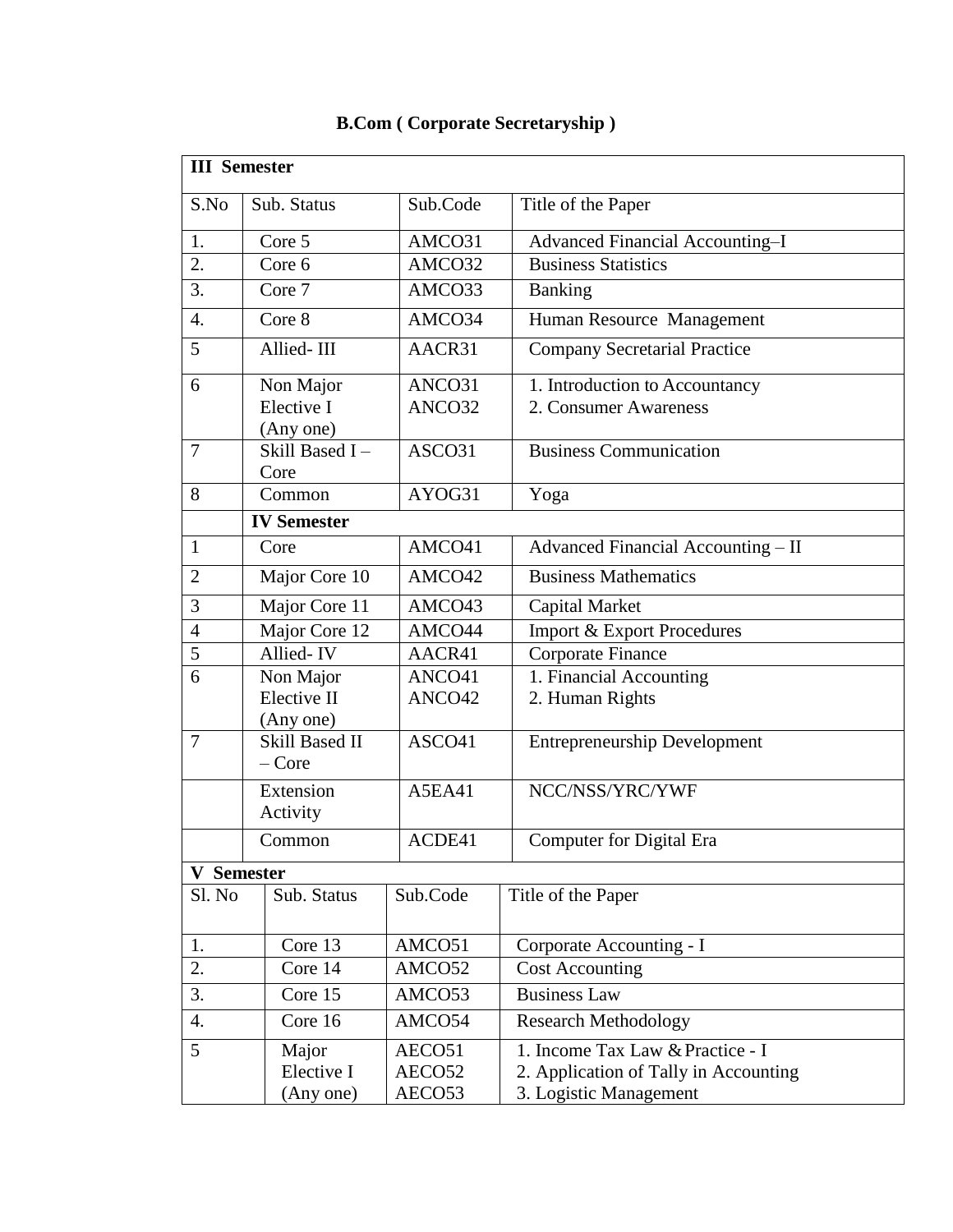| 6                  | Skill            | ACSB51             | Personality Development/             |
|--------------------|------------------|--------------------|--------------------------------------|
|                    | <b>Based III</b> | ACSB52             | <b>Effective Communication/Youth</b> |
|                    | Common           | ACSB53             | Leadership                           |
| <b>VI Semester</b> |                  |                    |                                      |
|                    | Core 17          | AMCO61             | Corporate Accounting – II            |
|                    |                  |                    |                                      |
| $\overline{2}$     | Core 18          | AMCO62             | <b>Management Accounting</b>         |
|                    |                  |                    |                                      |
| 3                  | Core 19          | AMCO <sub>63</sub> | <b>Industrial Law</b>                |
| $\overline{4}$     | Core 20          | AMCO64             | Auditing                             |
|                    |                  |                    |                                      |
| 5                  | Major            | AECO <sub>61</sub> | 1. Income Tax Law & Practice - II    |
|                    | Elective II      | AECO <sub>62</sub> | 2. Retail Management                 |
|                    | (Any one)        | AECO <sub>63</sub> | 3. Values & Ethics for Business      |
| 6                  | Core             | AMCR6P             | Major Project                        |
|                    |                  |                    |                                      |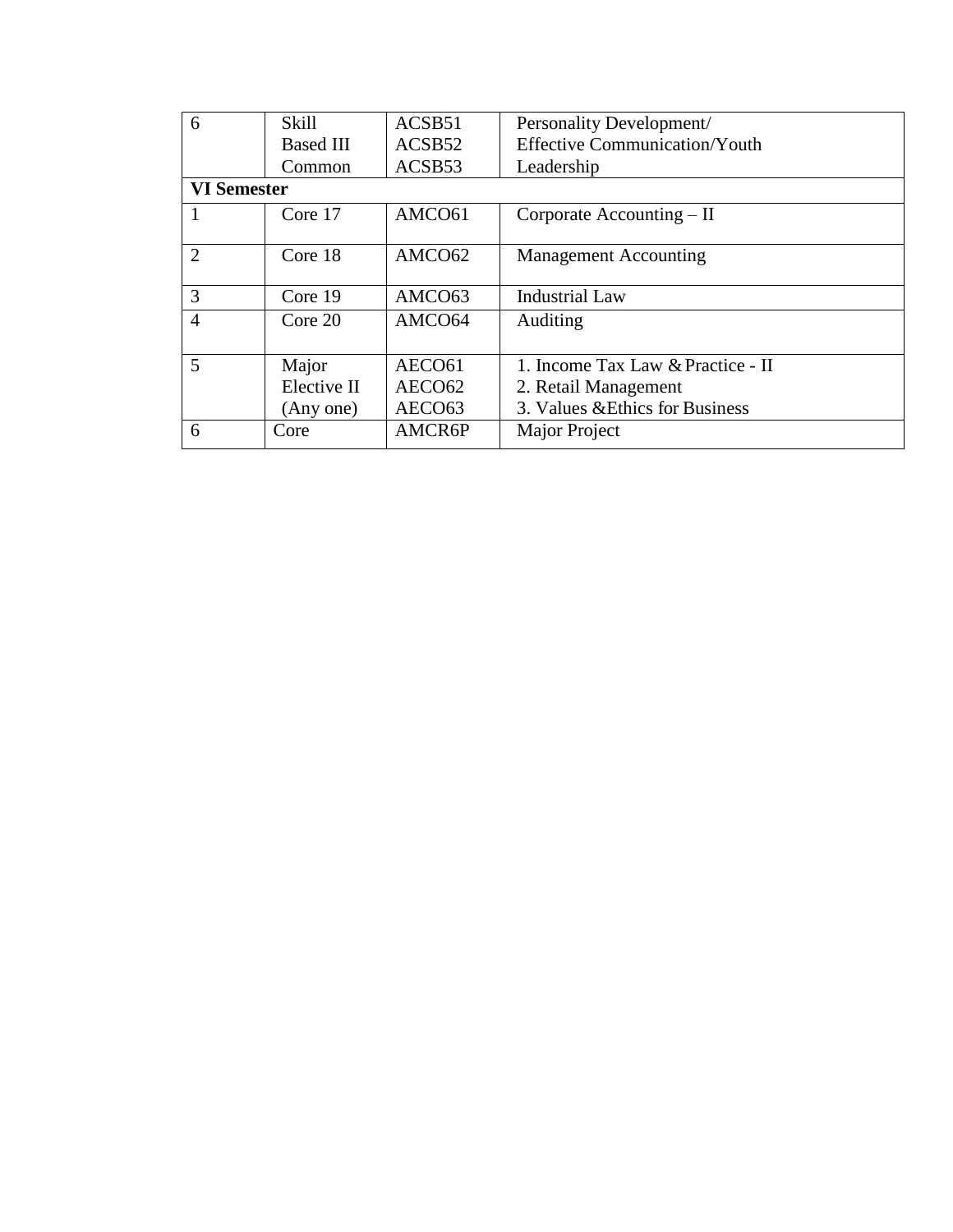| <b>III</b> Semester |                                               |                  |                                                         |  |  |
|---------------------|-----------------------------------------------|------------------|---------------------------------------------------------|--|--|
| S.No                | Sub. Status                                   | Sub.Code         | Title of the Paper                                      |  |  |
| 1.                  | Core 5                                        | AMCO31           | Advanced Financial Accounting-I                         |  |  |
| 2.                  | Core 6                                        | AMCO32           | <b>Business Statistics</b>                              |  |  |
| 3.                  | Core 7                                        | AMCO33           | <b>Banking</b>                                          |  |  |
| $\overline{4}$ .    | Core 8                                        | AMCO34           | Human Resource Management                               |  |  |
| 5                   | Allied-III                                    | AAPA31           | Company Law - I                                         |  |  |
| 6                   | Non Major<br>Elective I<br>(Any one)          | ANCO31<br>ANCO32 | 1. Introduction to Accountancy<br>2. Consumer Awareness |  |  |
| $\overline{7}$      | Skill Based I-<br>Core                        | ASCO31           | <b>Business Communication</b>                           |  |  |
| 8                   | Common                                        | AYOG31           | Yoga                                                    |  |  |
|                     | <b>IV Semester</b>                            |                  |                                                         |  |  |
| $\mathbf{1}$        | Core 9                                        | AMCO41           | Advanced Financial Accounting - II                      |  |  |
| $\overline{2}$      | Core 10                                       | AMCO42           | <b>Business Mathematics</b>                             |  |  |
| 3                   | Core 11                                       | AMCO43           | Capital Market                                          |  |  |
| $\overline{4}$      | Core 12                                       | AMCO44           | <b>Import &amp; Export Procedures</b>                   |  |  |
| 5                   | Allied-IV                                     | AAPA41           | Company Law - II                                        |  |  |
| 6                   | Non Major                                     | ANCO41           | 1. Financial Accounting                                 |  |  |
|                     | Elective II                                   | ANCO42           | 2. Human Rights                                         |  |  |
| $\overline{7}$      | (Any one)<br><b>Skill Based II</b><br>$-Core$ | ASCO41           | <b>Entrepreneurship Development</b>                     |  |  |
|                     | Extension<br>Activity                         | <b>A5EA41</b>    | NCC/NSS/YRC/YWF                                         |  |  |
|                     | Common                                        | ACDE41           | <b>Computer for Digital Era</b>                         |  |  |
| <b>V</b> Semester   |                                               |                  |                                                         |  |  |
| Sl. No              | Sub. Status                                   | Sub.Code         | Title of the Paper                                      |  |  |
| 1.                  | Core 13                                       | AMCO51           | Corporate Accounting - I                                |  |  |
| 2.                  | Core 14                                       | AMCO52           | <b>Cost Accounting</b>                                  |  |  |
| 3.                  | Core 15                                       | AMCO53           | <b>Business Law</b>                                     |  |  |
| 4.                  | Core 16                                       | AMCO54           | <b>Research Methodology</b>                             |  |  |
| 5                   | Major                                         | AECO51           | 1. Income Tax Law & Practice - I                        |  |  |
|                     | Elective I                                    | AECO52           | 2. Application of Tally in Accounting                   |  |  |
|                     | (Any one)                                     | AEPA51           | 3. Corporate Finance                                    |  |  |

## **B.Com (Professional Accounting )**